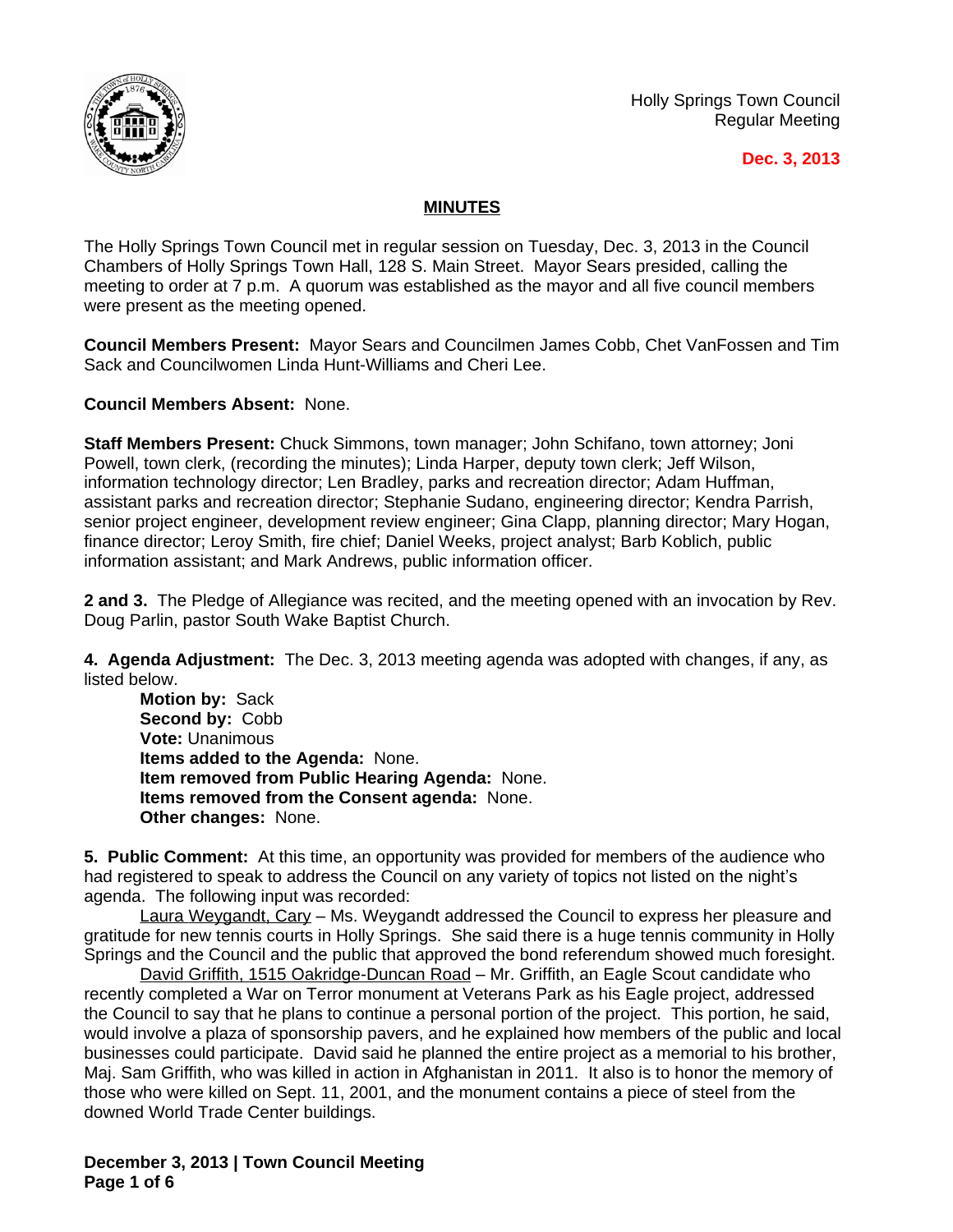**6a. Parks and Recreation Young Professional Award –** Mr. Bradley said Athletics Programs Manager Landon Carroll recently was presented the Young Professional Award based on his dedicated work ethic and exemplary experience within the Parks and Recreation field.

Mr. Bradley said an honoree must have rendered outstanding services and/or accomplishments to the profession and held a leadership role in his/her professional organization and community.

He said Landon is the second member of the Holly Springs Parks and Recreation Department to receive this honor.

**Action:** None.

**6b. Chamber of Commerce Executive Director –** Sean Mayefskie, Holly Springs Chamber of Commerce board of directors chairman, introduced LeeAnn Plumer, the newly-appointed executive director of the Chamber.

**Action:** None.

**6c. Recognition of Retiring Council Member –** Mayor Sears said that Councilman Chet VanFossen did not run for reelection this year, so as his term expires at the first meeting in December, he retires from the Holly Springs Town Council. Councilman VanFossen served the community first as a member of the Board of Adjustment in the late 1990s. In 2001, he won his first of three terms on the Council.

During his leadership, the Town Council has sharpened the Town's development standards and has invested in numerous projects to provide abundant water and sewer capacity for the future of Holly Springs; to attract critical non-residential development to the community; and to provide for the parks, recreation and leisure facets of a high quality of life in Holly Springs.

Mayor sears presented Councilman VanFossen momentos as he departs his office **Action:** None.

**7a. Organizational Meeting: Oaths of Office** - Mayor Sears explained that the Holly Springs Town Council is to hold an organizational meeting at the first regular meeting in December following a municipal election. During the Organizational Meeting, the newly-elected officials (including incumbents) are administered the Oath of Office.

Ms. Joni Powell administered the oath of office to Mayor Sears, who was reelected. Following, Councilman-elect Hank Dickson and reelected Councilwoman Linda Hunt Williams and Councilman James Cobb were administered the oath of office.

A new quorum was established as the mayor and all five council members were present as the meeting resumed.

**Council Members Present:** Mayor Sears and Councilmen James Cobb, Hank Dickson and Tim Sack and Councilwomen Linda Hunt-Williams and Cheri Lee.

## **Council Members Absent:** None

**7b. Organizational Meeting: Election of Mayor Pro Tempore** – Mayor Sears explained that a part of the Organizational Meeting is the election of a council member to serve as mayor pro tempore, serving as vice chairman of the council and as mayor during the absence or disability of the mayor.

Mayor Sears opened the floor for nominations for mayor pro tem.

Councilwoman Williams nominated Councilman Tim Sack, who has held the position for a number of years.

By acclamation, the Council closed nominations.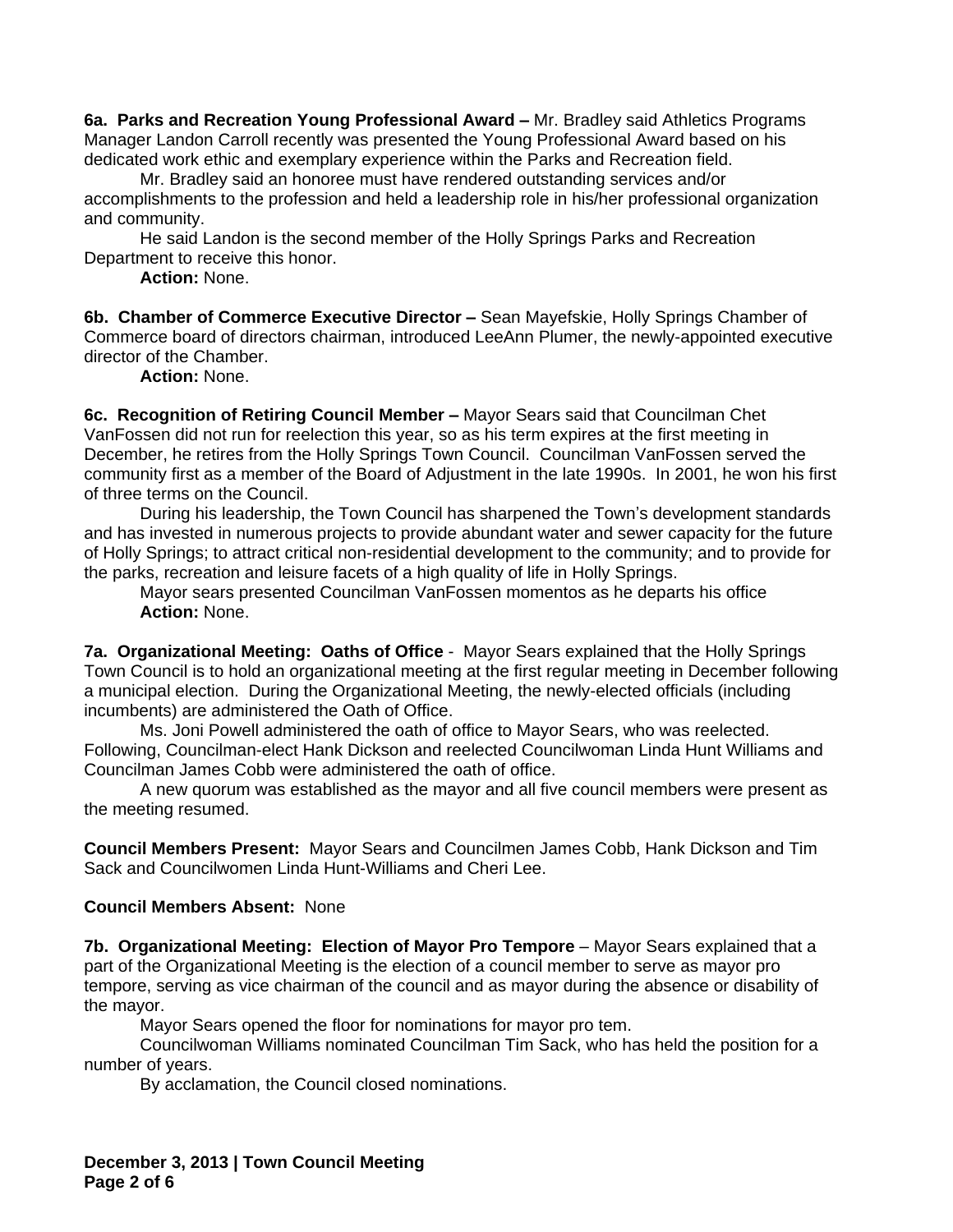Mayor Sears asked for a show of hands of those who were in favor of Councilman Tim Sack's being named mayor pro tem. Council members Cobb, Lee, Dickson, Sack and Williams raised their hands.

Councilman Sack will serve as mayor pro tem through the next Organizational Meeting, which will be held in December 2015 following the next municipal election.

**7c. Organizational Meeting: Appointment of Holly Springs Representatives** – Mayor Sears said that the Town Council is to appoint and/or reappoint representatives of Holly Springs to various board, commissions, committees and task forces.

He then reviewed a list of those who have expressed an interest in individual positions.

Mayor Sears reported that the terms on these agency representatives would expire at the next Organizational Meeting.

Nominations to the agencies were as follows:

- **Linda Hunt Williams** to the Triangle J Council of Governments Board with **Hank Dickson** as alternate.
- **Jeff Jones** to Triangle J Smart Growth Committee with **Laura Holloman** as alternate.
- **Mayors Sears** to Transportation Advisory Committee of CAMPO with **Tim Sack** as alternate.
- **Stephanie Sudano** and **Kendra Parrish** to TCC of CAMPO.
- **Cheri Lee** to the Holly Springs Parks and Recreation Advisory Committee with **Hank Dickson** as alternate and Events Representative.
- **Jimmy Cobb** to the Holly Springs Technical Review Committee with **Tim Sack** as alternate.
- **Linda Hunt Williams, Cheri Lee** and **Hank Dickson** to the civic organization grant program committee.
- And **Pete Utley** to a Mayor's Special Committee on Bullying in Schools.

**Action:** The Council approved a motion to appoint the above-named officials to represent Holly Springs on area boards and commissions.

**Motion By:** Sack **Second By:** Cobb **Vote:** Unanimous.

At this time, Councilman Cobb explained that the bids received for the North Main Athletic Complex were either incomplete or too high for Phase 1 construction.

Councilman Cobb said he felt it was important that since the project is being partially funded by parks and recreation bonds that the Town do all it can to spend the money carefully and to save as much money on the project as possible.

**8. Consent Agenda:** The Council approved a motion to approve all items on the Consent Agenda. The motion carried following a motion by Councilman Sack, a second by Councilman Cobb and a unanimous vote. The following actions were affected:

7a. Job Reclassifications – The Council approved reclassification of the project analyst position and the addition of a new job classification for a senior police officer.

7b. CY 2014 Town Council Meetings Calendar – The Council adopted the CY 2014 regular Town Council meeting schedule.

7c. 05-MAS-05-A01, Main Street Square Plan Extension - The Council granted plan approval extensions for 05-MAS-05-A01: Main Street Square Element A, 05-DP-07-A01: Main Street Square Element B, and 07-DP-06: Main Street Square Element G.

7d. Resolution 13-47 – The Council adopted Resolution 13-47 recognizing Edison H. Johnson, Jr., for his dedicated public service as executive director of the N.C. Capital Area Metropolitan Planning Organization. *A copy of Resolution 13-47 is attached to these minutes.*

7e. Resolution 13-48 – The Council adopted Resolution 13-48 changing the name of a portion of Sycamore Creek Drive to Wingnut Ct. *A copy of Resolution 13-48 is attached to these minutes.*

7f. North Main Athletic Complex, Phase 1 - The Council rejected bids received for North Main Athletic Complex Phase 1.

**December 3, 2013 | Town Council Meeting Page 3 of 6**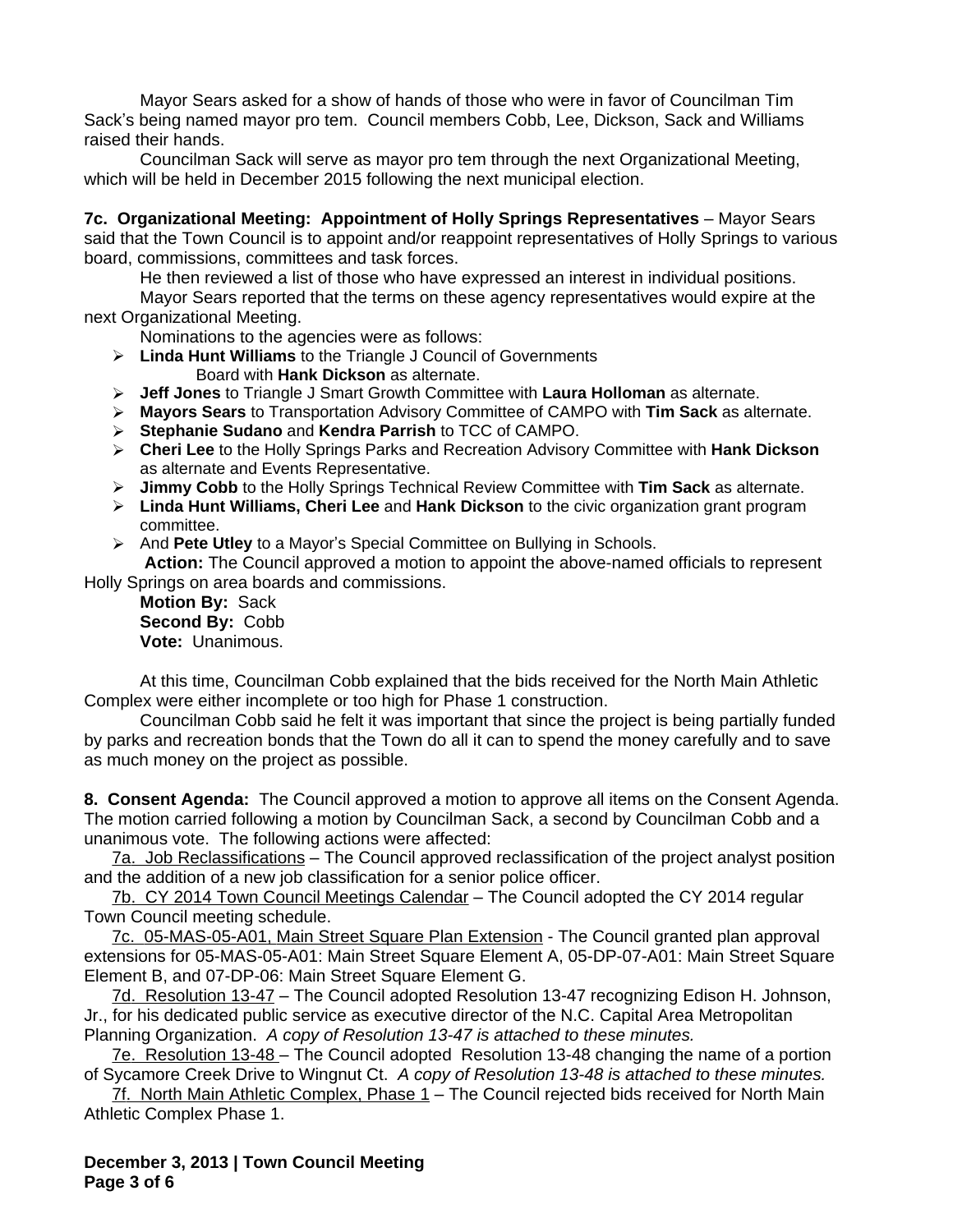**9a. Avent Ferry Road Traffic Evaluation** – Ms. Parrish said that Kimley Horne and Associates is evaluating traffic congestion along Avent Ferry Road by taking traffic counts, etc. under a contract approved by the Town Council a month or so ago. After discussing the preliminary results, it is recommended that additional counts at other intersections are necessary to fully evaluate progression/traffic along this corridor.

**Action:** The Council approved a motion to adopt amendments to the FY 2013-14 budget in the amount of \$20,300 and to award a professional services contract to Kimley Horne and Associates for additional evaluation along Avent Ferry Road.

**Motion by:** Sack **Second by:** Cobb **Vote:** Unanimous.

*A copy of the budget amendment is attached to these minutes.*

**9b. Old Holly Springs-Apex Road Extension Project** - Mr. Levitt said with the super street modifications' being completed along G.B. Alford Highway, additional roadway connections within the business park are proposed to mitigate adverse circulation problems. The engineering department is beginning work on design of the extension of Old Holly Springs–Apex Road from Holly Springs–New Hill Road to Thomas Mill Road. While the design of the roadway will be completed by Town staff, additional services by consultants are needed to complete the design.

VHB Inc. would provide transportation consultation services, including traffic capacity analysis, traffic signal design, and a transportation management plan.

**Action:** The Council approved a motion to adopt a budget amendment in the amount of \$42,000 and award a contract with VHB Inc. for professional traffic services in the Old Holly Springs -Apex Road extension project.

**Motion by:** Williams **Second by:** Dickson **Vote:** Unanimous. *A copy of the budget amendment is attached to these minutes.*

**9c. Old Holly Springs-Apex Road Extension Project, Geotechnical Work** – Mr. Levitte said that with the super street modifications' being completed along G.B. Alford Highway, an additional roadway connection within the business park is proposed to replace the full access that was eliminated with the superstreets. The engineering department is beginning work on design of the extension of Old Holly Springs–Apex Road from Holly Springs–New Hill Road to Thomas Mill Road. While the design of the roadway will be completed by Town staff, additional services by consultants are needed to complete the design.

S&ME Inc. would provide geotechnical consultation services including borings and a roadway pavement recommendation report.

**Action:** The Council approved a motion to adopt a budget amendment in the amount of \$19,500 and award a contract to S&ME for geotechnical services in the Old Holly Springs-Apex Road extension project.

**Motion by:** Sack **Second by:** Cobb **Vote:** Unanimous. *A copy of the budget amendment is attached to these minutes.*

**9d. Planning Board and Board of Adjustments Board Appointments –** Ms. Clapp said that on Dec. 31 of each year, the terms of several members of the Board of Adjustment and Planning Board expire. The Town Council is responsible for the appointment of "in-town" members to the Holly Springs Board of Adjustment and Planning Board. Members representing the extraterritorial jurisdiction of the town officially are appointed by the Wake County Board of Commissioners (WCBOC) however, the Town Council makes a recommendation to the WCBOC on who should be appointed.

**December 3, 2013 | Town Council Meeting Page 4 of 6**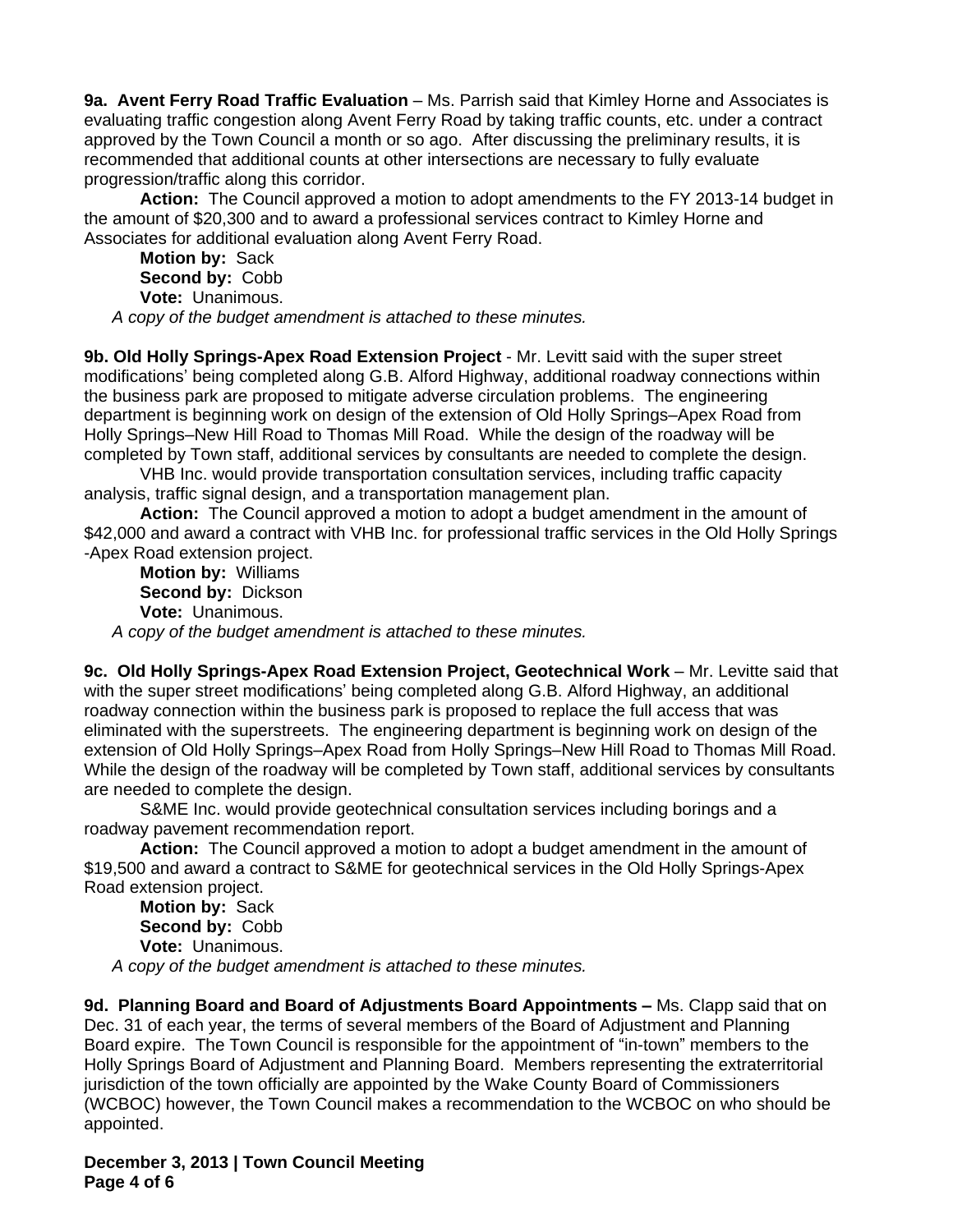She said this year's vacancies are as follows:

Board of Adjustment - One in-town member, one in-town alternate member, and one ETJ alternate member

Planning Board - Two in-town members and one ETJ member

**Action:** The Council approved a motion to reappoint Brian Stempowski as an in-town member of the Board of Adjustment with a term of Jan. 1, 2014 to Dec. 31, 2016.

**Motion by:** Sack **Second by:** Cobb **Vote:** Unanimous.

**Action:** The Council approved a motion to appoint Bill Daniels as an in-town alternate member of the Board of Adjustment with a term of Jan. 1, 2014 to Dec. 31, 2016.

**Motion by:** Sack **Second by:** Cobb **Vote:** Unanimous.

**Action:** The Council approved a motion to recommend that the Wake County Board of Commissioners reappoint Glen Walker as an ETJ alternate member of the Board of Adjustment with a term Jan. 1, 2014 to Dec. 31, 2016.

**Motion by:** Sack **Second by:** Cobb **Vote:** Unanimous.

## Planning Board:

**Action:** The Council approved a motion to appoint Debra Kite and Robert Bartsch as intown members of the Planning Board with terms of Jan. 1, 2014 to Dec. 31, 2016.

**Motion by:** Williams **Second by:** Sack **Vote:** Unanimous.

**Action:** The Council approved a motion to recommend that the Wake County Board of Commissioners appoint Bill Russeau as an ETJ member of the Planning Board with a term of Jan. 1, 2014 to Dec. 31, 2016.

**Motion by:** Sack **Second by:** Dickson **Vote:** Unanimous.

**9e. Land Donation –** Mr. Bradley explained the possibility of an 8.75-acre land donation from Mike Whitehead. The land would be used to create a greenway connection from Wescott to the Sunset Lake area.

**Action:** The Council approved a motion to accept a donation of 8.75 acres land from Mike Whitehead.

**Motion by:** Sack **Second by:** Cobb **Vote:** Unanimous.

- **10. Other Business:** None.
- **11. Manager's Report:** Mr. Simmons reported on a number of events and programs.

**12. Closed Session:** None.